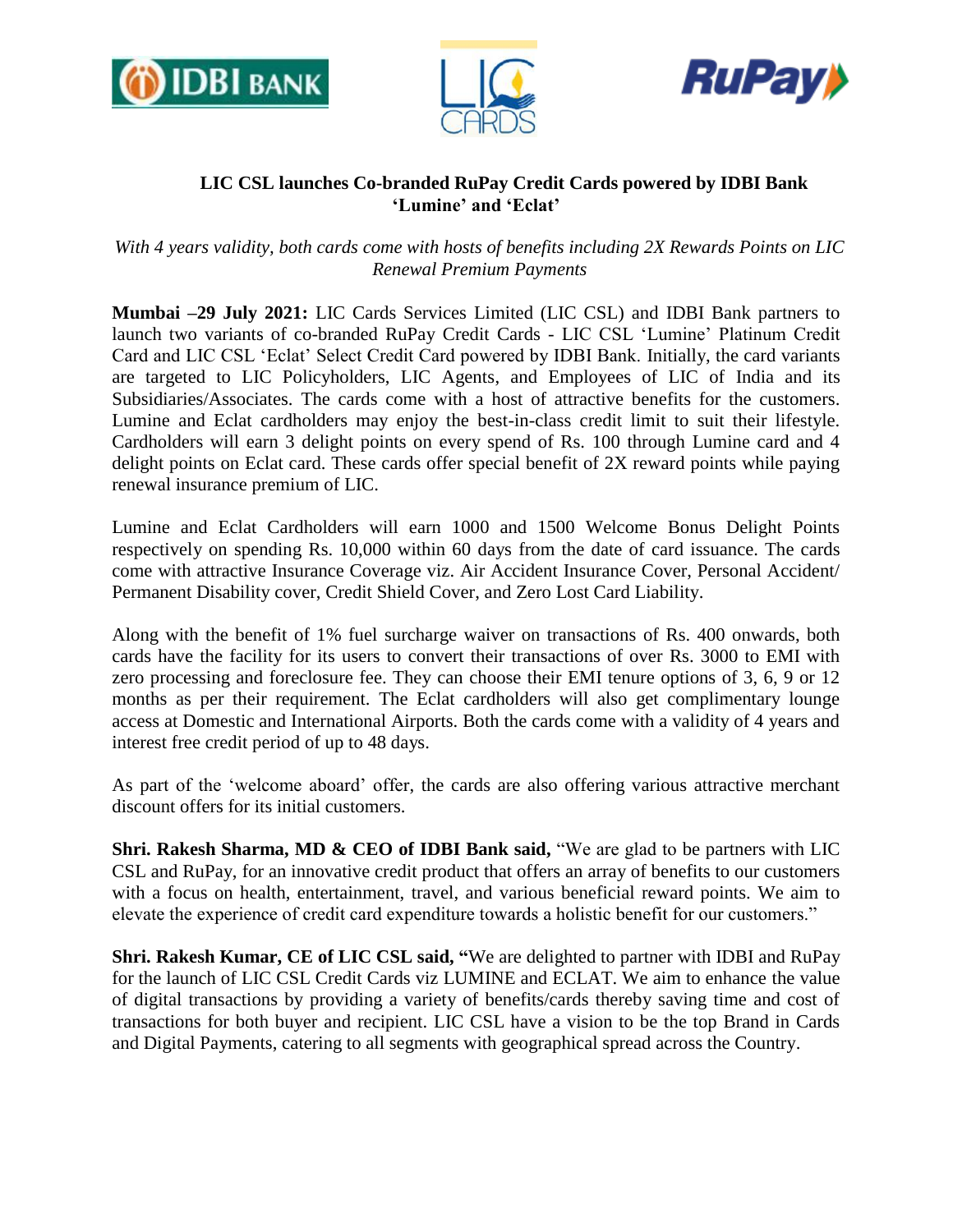





**Mr. Dilip Asbe, MD & CEO, NPCI said,** "We are happy to collaborate with LIC CSL and IDBI Bank to launch Lumine and Eclat co-branded credit cards on the RuPay network. These cards are designed to offer a rewarding shopping experience to the customers with comprehensive privileges. We believe that this partnership will add more value to customers' day-to-day spends and purchases. It is our constant endeavour at NPCI to offer renewed transactions experience for all our customers while using their RuPay cards."

## **About LIC CSL:**

LIC Cards Services Ltd., (LIC CSL) was incorporated on  $11<sup>th</sup>$  November 2008 as a wholly owned subsidiary of LIC of India. The objective of the Company is to provide Payment Products including Credit Card, Gift Card, Meal Card, Cash Card etc. LIC Credit Card offers a convenient and alternate mode of premium payment. LIC CSL engages City Sales Manager, Chief Card Services Advisors and Sales Representatives to market its products. The unique features of LIC Cards include life time free Products and attractive reward points program.

### **About IDBI Bank:**

IDBI Bank Ltd, is a full service universal bank, providing a wide gamut of financial products and services encompassing deposits, loans, payment services and investment solutions. It is committed to understanding its customers' needs and aims at consistently delivering relevant financial solutions and excellent customer service. Understanding today's fast - paced and digital world, the Bank offers an innovative range of digital services that complement our pan-India network of branches and ATMs. Customers can also reach out to the Bank through our 24x7 customer care facilities. IDBI Bank strives to provide customers with the best possible combination of safety, convenience and innovation in all of our financial products and services.

## **Adfactors PR**:

Joelle Fernandes 9833411501 [joelle.fernandes@adfactorspr.com](mailto:joelle.fernandes@adfactorspr.com)

#### **About NPCI:**

National Payments Corporation of India (NPCI) was incorporated in 2008 as an umbrella organization for operating retail payments and settlement systems in India. NPCI has created a robust payment and settlement infrastructure in the country. It has changed the way payments are made in India through a bouquet of retail payment products such as [RuPay card,](https://www.npci.org.in/product-overview/rupay-product-overview) [Immediate](https://www.npci.org.in/product-overview/imps-product-overview)  [Payment Service \(IMPS\),](https://www.npci.org.in/product-overview/imps-product-overview)[Unified Payments Interface \(UPI\),](https://www.npci.org.in/product-overview/upi-product-overview)[Bharat Interface for Money \(BHIM\),](https://www.npci.org.in/product-overview/bhim-product-overview) [BHIM Aadhaar,](https://www.npci.org.in/product-overview/bhim-aadhaar) [National Electronic Toll Collection \(NETC Fastag\)](https://www.npci.org.in/netc) and [Bharat BillPay.](https://www.npci.org.in/product-overview/bharat-billpay-product-overview) NPCI also launched UPI 2.0 to offer a more secure and comprehensive services to consumers and merchants. NPCI is focused on bringing innovations in the retail payment systems through use of technology and is relentlessly working to transform India into a digital economy. It is facilitating secure payments solutions with nationwide accessibility at minimal cost in furtherance of India's aspiration to be a fully digital society.

For more information, visit:<https://www.npci.org.in/>